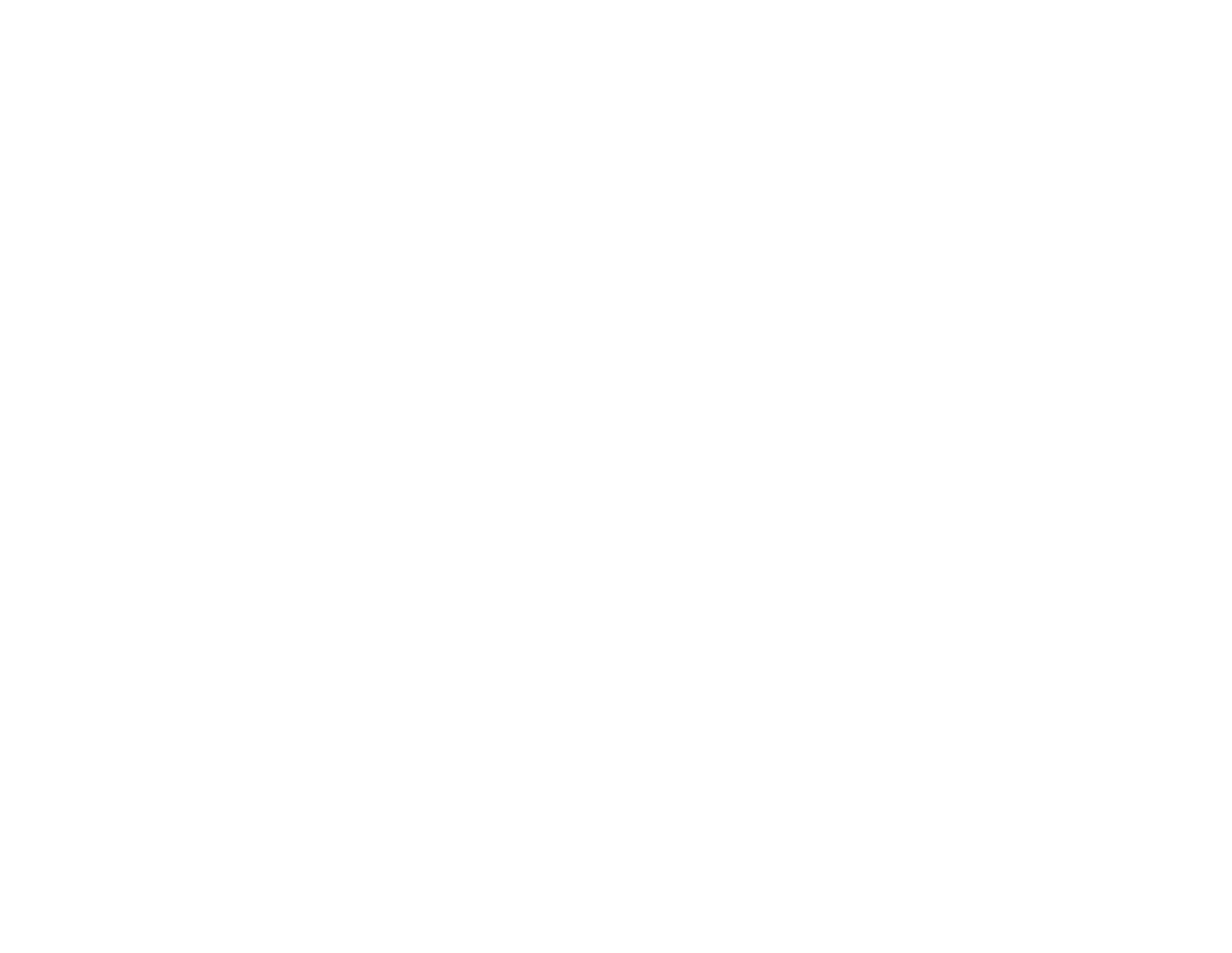|                                                                |                  |     |        |     |                          |     |        |                 |        |                | Two<br>or                |      | <b>Non</b> |                          |             |                          |                          |                                                                                                                                                |                          |                |               |        |
|----------------------------------------------------------------|------------------|-----|--------|-----|--------------------------|-----|--------|-----------------|--------|----------------|--------------------------|------|------------|--------------------------|-------------|--------------------------|--------------------------|------------------------------------------------------------------------------------------------------------------------------------------------|--------------------------|----------------|---------------|--------|
|                                                                |                  |     |        |     | <b>African</b>           |     |        | <b>American</b> |        | Pacific More   |                          | Econ | Econ       |                          |             |                          |                          |                                                                                                                                                |                          |                | <b>Foster</b> |        |
|                                                                |                  |     |        |     |                          |     |        |                 |        |                |                          |      |            |                          |             |                          |                          | State District Campus American Hispanic White Indian Asian Islander Races Disady Disady CWD CWOD EL Male Female Migrant Homeless Care Military |                          |                |               |        |
| <b>Mathematics</b>                                             | All Students 65% |     | 62%    | 77% | 63%                      | 78% | 78%    |                 |        |                | $\ast$                   | 78%  |            | 75% 52%                  | 80% 70% 75% |                          |                          | 80%                                                                                                                                            | $\ast$                   | 80%            |               |        |
|                                                                | <b>CWD</b>       | 39% | 34%    | 52% | $\ast$                   | 51% | $\ast$ |                 |        |                |                          | 51%  |            | $* 52%$                  |             |                          | $-45\%$ 48%              | 57%                                                                                                                                            | $\ast$                   |                |               |        |
|                                                                | <b>CWOD</b>      | 68% | 66%    | 80% | 62%                      | 81% | 88%    | $\ast$          | $\ast$ | п.             | $\ast$                   | 81%  | 76%        |                          | 80% 74% 79% |                          |                          | 82%                                                                                                                                            | $\ast$                   | 75%            |               | $\ast$ |
|                                                                | EL               | 49% | 59%    | 70% | $\blacksquare$           | 70% | $\ast$ | $\ast$          |        |                | $\overline{\phantom{a}}$ | 71%  |            | 63% 45%                  | 74% 70% 67% |                          |                          | 75%                                                                                                                                            | $\ast$                   | $\ast$         |               |        |
|                                                                | Male             | 65% | 63%    | 75% | 75%                      | 75% | $\ast$ | $\ast$          |        |                |                          | 76%  |            | 70% 48%                  | 79% 67% 75% |                          |                          |                                                                                                                                                | $\ast$                   | 83%            |               | $\ast$ |
|                                                                | Female           | 65% | 62%    | 80% | 50%                      | 82% | 71%    |                 |        |                | $\ast$                   | 80%  |            | 80% 57%                  | 82% 75%     |                          | $\overline{\phantom{a}}$ | 80%                                                                                                                                            | $\ast$                   |                |               |        |
| Science                                                        | All Students 70% |     | 65%    | 77% | 69%                      | 77% | 71%    | $\ast$          | $\ast$ |                | $\ast$                   | 77%  |            | 83% 46%                  | 81% 61% 76% |                          |                          | 79%                                                                                                                                            | $\ast$                   | 91%            |               | $\ast$ |
|                                                                | <b>CWD</b>       | 42% | 37%    | 46% | $\ast$                   | 45% | $\ast$ |                 |        |                |                          | 45%  |            | 60% 46%                  |             |                          | $-30\%$ 42%              | 52%                                                                                                                                            | $\ast$                   | ∗              |               |        |
|                                                                | <b>CWOD</b>      | 74% | 68%    | 81% | 77%                      | 81% | 67%    | $\ast$          | $\ast$ |                | $\ast$                   | 80%  | 85%        |                          | 81% 65% 80% |                          |                          | 82%                                                                                                                                            | $\ast$                   | 89%            |               | $\ast$ |
|                                                                | EL               | 47% | 53%    | 61% | $\blacksquare$           | 61% |        | $\ast$          |        |                |                          | 61%  |            | 60% 30%                  | 65% 61% 58% |                          |                          | 65%                                                                                                                                            | $\ast$                   |                |               |        |
|                                                                | Male             | 70% | 66%    | 76% | 80%                      | 75% | $\ast$ | $\ast$          |        |                |                          | 76%  |            | 72% 42%                  | 80% 58% 76% |                          |                          | $\overline{\phantom{a}}$                                                                                                                       | $\ast$                   | 86%            |               | $\ast$ |
|                                                                | Female           | 71% | 65%    | 79% | 50%                      | 80% | 67%    |                 | $\ast$ |                | $\ast$                   | 77%  | 100% 52%   |                          | 82% 65%     |                          |                          | 79%                                                                                                                                            | $\Box$                   | $\ast$         |               |        |
| SAT/ACT All Subjects All Students 95%                          |                  |     | 87%    | 91% | $\ast$                   | 90% |        |                 |        |                | $\overline{\phantom{a}}$ | 91%  | 89%        |                          | 91%         |                          | $-89%$                   | 92%                                                                                                                                            | $\blacksquare$           |                |               |        |
|                                                                | <b>CWD</b>       | 80% |        |     |                          |     |        |                 |        |                |                          |      |            |                          |             |                          |                          |                                                                                                                                                | $\overline{\phantom{a}}$ |                |               |        |
|                                                                | <b>CWOD</b>      | 95% | 87%    | 91% | $\ast$                   | 90% | $\ast$ |                 |        |                | $\overline{\phantom{a}}$ | 91%  | 89%        | $\blacksquare$           | 91%         |                          | $-89%$                   | 92%                                                                                                                                            | $\overline{\phantom{a}}$ |                |               |        |
|                                                                | EL               | 74% | $\ast$ |     | $\sim$                   |     |        |                 |        |                |                          |      |            |                          |             |                          |                          |                                                                                                                                                | $\blacksquare$           |                |               |        |
|                                                                | Male             | 95% | 90%    | 89% |                          | 89% | $\ast$ |                 |        |                |                          | 87%  | 100%       | $\overline{\phantom{a}}$ | 89%         |                          | $-89%$                   |                                                                                                                                                | $\overline{\phantom{a}}$ |                |               |        |
|                                                                | Female           | 94% | 85%    | 92% | $\ast$                   | 92% | $\ast$ |                 |        |                |                          | 95%  | 85%        |                          | 92%         | $\overline{\phantom{a}}$ |                          | 92%                                                                                                                                            | $\overline{a}$           | $\overline{a}$ |               |        |
|                                                                |                  |     |        |     |                          |     |        |                 |        |                |                          |      |            |                          |             |                          |                          |                                                                                                                                                |                          |                |               |        |
| <b>All Grades</b>                                              |                  |     |        |     |                          |     |        |                 |        |                |                          |      |            |                          |             |                          |                          |                                                                                                                                                |                          |                |               |        |
| All Subjects                                                   | All Students 41% |     | 34%    | 41% | 38%                      | 41% | 33%    | 33%             | $\ast$ | $\overline{a}$ | 20%                      | 40%  |            | 51% 25%                  | 43% 21% 39% |                          |                          | 44%                                                                                                                                            | 30%                      | 35%            | $\sim$        | 57%    |
|                                                                | <b>CWD</b>       | 21% | 16%    | 25% | 42%                      | 23% | 0%     | $\mathbf{r}$    |        | $\overline{a}$ | $\blacksquare$           | 23%  |            | 47% 25%                  |             |                          | $-15\%$ 27%              | 22%                                                                                                                                            | $\ast$                   | 25%            |               |        |
|                                                                | <b>CWOD</b>      | 44% | 36%    | 43% | 37%                      | 43% | 38%    | 33%             | $\ast$ |                | 20%                      | 42%  | 52%        |                          | 43% 21% 41% |                          |                          | 46%                                                                                                                                            | 43%                      | 37%            |               | 57%    |
|                                                                |                  | 20% | 25%    | 21% | $\overline{\phantom{a}}$ | 21% | $\ast$ | $\ast$          |        |                | $\overline{a}$           | 21%  |            | 14% 15%                  | 21% 21% 20% |                          |                          | 22%                                                                                                                                            | 22%                      | 17%            |               |        |
|                                                                | Male             | 40% | 33%    | 39% | 53%                      | 39% | 40%    | $\ast$          |        |                | $\overline{a}$           | 38%  |            | 44% 27%                  | 41% 20% 39% |                          |                          | $\overline{\phantom{a}}$                                                                                                                       | 38%                      | 37%            |               | 50%    |
|                                                                | Female           | 42% | 35%    | 44% | 17%                      | 45% | 31%    | $\ast$          | $\ast$ |                | 20%                      | 42%  |            | 60% 22%                  | 46% 22%     |                          | $\left  \cdot \right $   | 44%                                                                                                                                            | $\ast$                   | 31%            |               | $\ast$ |
| Reading                                                        | All Students 44% |     | 35%    | 40% | 35%                      | 40% | 43%    | $\ast$          | $\ast$ |                | ∗                        | 39%  |            | 55% 23%                  | 42% 14% 34% |                          |                          | 47%                                                                                                                                            | 33%                      | 32%            |               | $\ast$ |
| <b>STAAR Percent at Meets Grade Level or Above</b><br>EL<br>EL | <b>CWD</b>       | 20% | 15%    | 23% | 50%                      | 21% | $\ast$ |                 |        |                |                          | 21%  |            | 43% 23%                  |             |                          | $-12\%$ 24%              | 20%                                                                                                                                            | $\ast$                   | $\ast$         |               |        |
|                                                                | <b>CWOD</b>      | 47% | 37%    | 42% | 32%                      | 42% | 50%    | $\ast$          | $\ast$ |                | $\ast$                   | 41%  | 55%        |                          | 42% 14% 36% |                          |                          | 49%                                                                                                                                            | 40%                      | 33%            |               | $\ast$ |
|                                                                |                  | 20% | 23%    | 14% | $\overline{\phantom{a}}$ | 13% | $\ast$ | $\ast$          |        |                |                          | 14%  |            | 12% 12%                  | 14% 14% 11% |                          |                          | 17%                                                                                                                                            | 20%                      | 0%             |               |        |
|                                                                | Male             | 40% | 31%    | 34% | 41%                      | 34% | 43%    | $\ast$          |        |                |                          | 33%  |            | 41% 24%                  | 36% 11% 34% |                          |                          | $\sim$                                                                                                                                         | 40%                      | 29%            |               | $\ast$ |
|                                                                | Female           | 48% | 39%    | 47% | 27%                      | 48% | 44%    | $\ast$          | $\ast$ |                | $\ast$                   | 45%  |            | 73% 20%                  | 49% 17%     |                          |                          | 47%                                                                                                                                            | $\ast$                   | 38%            |               | $\ast$ |
| Mathematics                                                    | All Students 37% |     | 32%    | 37% | 31%                      | 38% | 11%    | $\ast$          | $\ast$ | $\overline{a}$ | $\ast$                   | 38%  |            | 35% 28%                  | 39% 33% 40% |                          |                          | 34%                                                                                                                                            | $\ast$                   | 40%            |               | $\ast$ |
|                                                                | <b>CWD</b>       | 21% | 16%    | 28% | $\ast$                   | 27% | $\ast$ |                 |        |                |                          | 28%  | $\ast$     | 28%                      |             |                          | $-20\%$ 31%              | 24%                                                                                                                                            | $\ast$                   |                |               |        |
|                                                                | <b>CWOD</b>      | 39% | 34%    | 39% | 31%                      | 39% | 13%    | $\ast$          | $\ast$ |                | $\ast$                   | 39%  | 35%        |                          | 39% 35% 42% |                          |                          | 35%                                                                                                                                            | $\ast$                   | 50%            |               | $\ast$ |
|                                                                | EL               | 20% | 28%    | 33% | $\overline{a}$           | 34% | $\ast$ | $\ast$          |        |                | $\overline{\phantom{a}}$ | 34%  |            | 13% 20%                  | 35% 33% 34% |                          |                          | 31%                                                                                                                                            | $\ast$                   |                |               |        |
|                                                                | Male             | 37% | 33%    | 40% | 50%                      | 40% | $\ast$ | $\ast$          |        |                |                          | 41%  |            | 37% 31%                  | 42% 34% 40% |                          |                          |                                                                                                                                                | $\ast$                   | 50%            |               | $\ast$ |
|                                                                | Female           | 36% | 31%    | 34% | 13%                      | 36% | 0%     |                 | $\ast$ |                | *                        | 35%  |            | 32% 24%                  | 35% 31%     |                          |                          | 34%                                                                                                                                            | $\ast$                   | $\ast$         |               |        |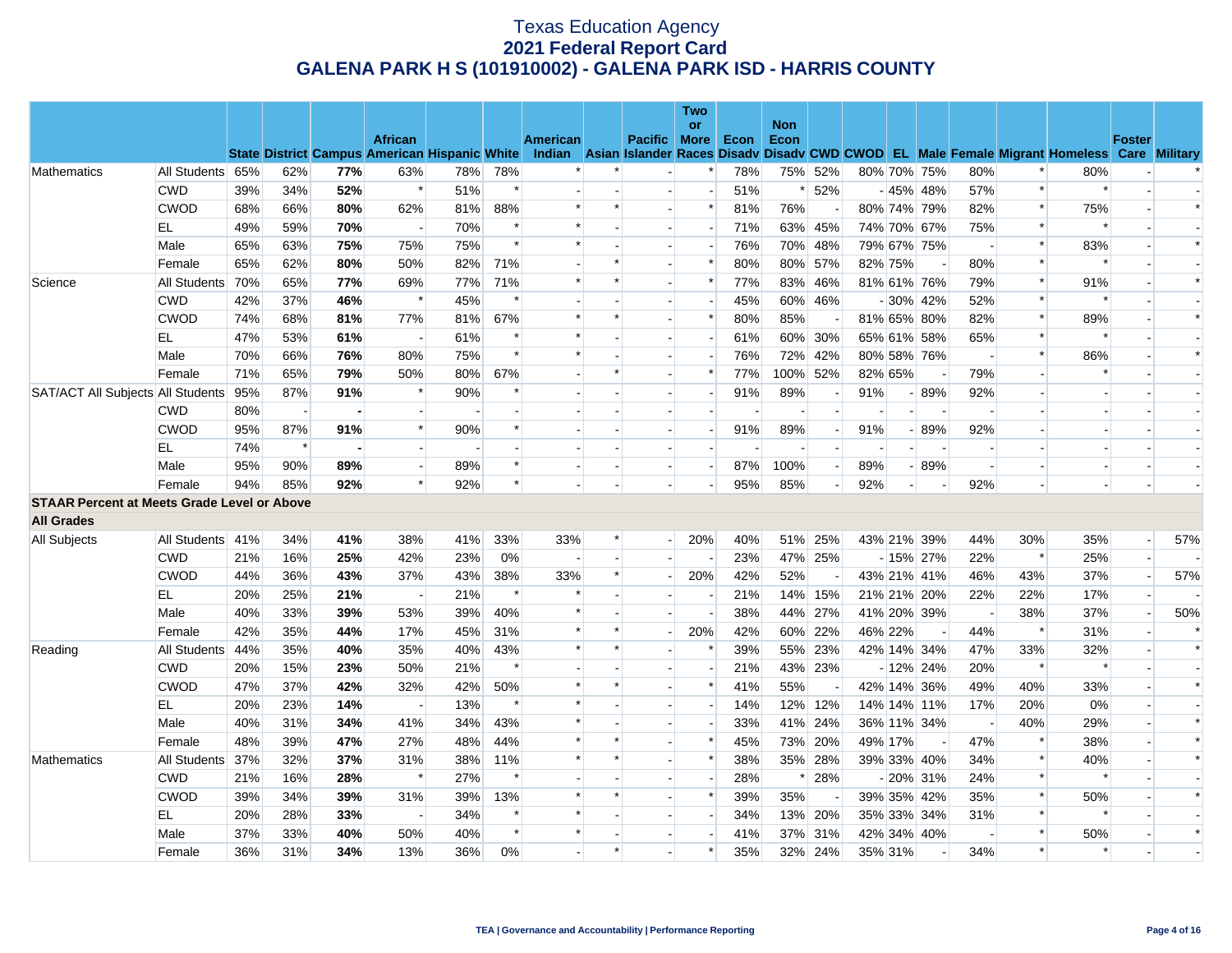| <b>Non</b><br>or<br><b>African</b><br>American<br><b>Pacific More</b><br><b>Econ</b><br>Econ                                                                                                | <b>Foster</b>                  |        |
|---------------------------------------------------------------------------------------------------------------------------------------------------------------------------------------------|--------------------------------|--------|
|                                                                                                                                                                                             |                                |        |
| <b>State District Campus American Hispanic White</b><br>Indian Asian Islander Races Disady Disady CWD CWOD EL Male Female Migrant Homeless Care Military                                    |                                |        |
| All Students 43%<br>35%<br>47%<br>50%<br>47%<br>29%<br>$\ast$<br>45%<br>62% 27%<br>49% 24% 48%<br>45%<br>$\ast$<br>Science                                                                  | 36%                            |        |
| $\ast$<br><b>CWD</b><br>22%<br>19%<br>27%<br>$\ast$<br>26%<br>23%<br>60% 27%<br>$-15%$ 29%<br>24%<br>$\ast$<br>$\overline{\phantom{a}}$                                                     |                                |        |
| $\ast$<br>$\ast$<br>62%<br>$\ast$<br><b>CWOD</b><br>46%<br>36%<br>49%<br>54%<br>49%<br>33%<br>$\ast$<br>48%<br>49% 25% 51%<br>47%<br>$\overline{a}$                                         | 33%                            | $\ast$ |
| 25%<br>$\ast$<br>25%<br>20% 15%<br>$\ast$<br>EL<br>17%<br>21%<br>24%<br>$\ast$<br>25% 24% 26%<br>22%<br>$\blacksquare$                                                                      | $\ast$                         |        |
| $\ast$<br>$\ast$<br>44%<br>36%<br>48%<br>80%<br>48%<br>$\ast$<br>47%<br>56% 29%<br>Male<br>51% 26% 48%                                                                                      | 43%                            | $\ast$ |
| 70% 24%<br>47% 22%<br>42%<br>33%<br>45%<br>0%<br>47%<br>33%<br>$\ast$<br>43%<br>45%<br>Female<br>$\sim$                                                                                     |                                |        |
| 28%<br>SAT/ACT All Subjects All Students 69%<br>27%<br>$\ast$<br>28%<br>26%<br>33%<br>$-33%$<br>28%<br>24%<br>$\overline{\phantom{a}}$<br>$\overline{\phantom{a}}$                          |                                |        |
| <b>CWD</b><br>50%<br>$\sim$<br>$\overline{\phantom{a}}$<br>$\blacksquare$<br>$\blacksquare$                                                                                                 |                                |        |
| $\ast$<br><b>CWOD</b><br>69%<br>27%<br>28%<br>28%<br>26%<br>33%<br>28%<br>24%<br>$-33%$<br>$\overline{a}$<br>$\overline{\phantom{a}}$<br>$\overline{a}$                                     |                                |        |
| EL<br>21%<br>$\ast$<br>$\overline{\phantom{a}}$                                                                                                                                             |                                |        |
| 33%<br>29%<br>60%<br>Male<br>73%<br>31%<br>31%<br>33%<br>$-33%$<br>$\overline{\phantom{a}}$<br>$\overline{a}$<br>$\overline{\phantom{a}}$<br>$\left  - \right $                             |                                |        |
| $\ast$<br>24%<br>25%<br>24%<br>65%<br>25%<br>24%<br>23%<br>24%<br>Female                                                                                                                    |                                |        |
| <b>STAAR Percent at Masters Grade Level</b>                                                                                                                                                 |                                |        |
| <b>All Grades</b>                                                                                                                                                                           |                                |        |
| All Students 18%<br>12%<br>7%<br>9%<br>0%<br>0%<br>0%<br>14%<br>4%<br>10%<br>10%<br>All Subjects<br>9%<br>$\ast$<br>8%<br>8%<br>$9\%$<br>8%<br>$\overline{a}$                               | 4%<br>$\overline{\phantom{a}}$ | 0%     |
| <b>CWD</b><br>7%<br>4%<br>8%<br>17%<br>6%<br>0%<br>6%<br>33%<br>8%<br>2%<br>14%<br>$\ast$<br>4%<br>$\overline{a}$<br>$\overline{\phantom{a}}$<br>$\overline{a}$<br>$\overline{\phantom{a}}$ | 0%<br>$\overline{\phantom{a}}$ |        |
| <b>CWOD</b><br>5%<br>$\ast$<br>$0\%$<br>12%<br>4%<br>19%<br>13%<br>9%<br>9%<br>0%<br>0%<br>9%<br>9%<br>8%<br>9%<br>14%<br>$\overline{\phantom{a}}$                                          | 5%                             | $0\%$  |
| EL.<br>7%<br>9%<br>$\ast$<br>$\ast$<br>4%<br>4%<br>4%<br>$0\%$<br>2%<br>4%<br>4%<br>4%<br>3%<br>11%<br>$\overline{\phantom{a}}$<br>$\sim$                                                   | 0%<br>$\overline{a}$           |        |
| Male<br>17%<br>11%<br>8%<br>8%<br>$0\%$<br>$\ast$<br>8%<br>9%<br>4%<br>8%<br>4%<br>8%<br>13%<br>13%<br>$\overline{\phantom{a}}$<br>$\overline{a}$                                           | 7%<br>$\sim$                   | $0\%$  |
| $0\%$<br>$\ast$<br>0%<br>10%<br>$\ast$<br>19%<br>13%<br>10%<br>0%<br>10%<br>9%<br>20%<br>14%<br>9%<br>3%<br>Female<br>$\overline{a}$<br>$\left  - \right $                                  | 0%                             | $\ast$ |
| 4%<br>3%<br>4%<br>0%<br>$\ast$<br>$\ast$<br>$\ast$<br>3%<br>10%<br>5%<br>0%<br>2%<br>5%<br>0%<br>All Students<br>18%<br>11%<br>4%<br>Reading                                                | 0%                             | $\ast$ |
| 17%<br>9%<br>$\ast$<br><b>CWD</b><br>3%<br>5%<br>$\ast$<br>4%<br>14%<br>5%<br>2%<br>3%<br>6%<br>4%<br>- 1                                                                                   | $\ast$                         |        |
| $\ast$<br>$\ast$<br><b>CWOD</b><br>20%<br>12%<br>4%<br>0%<br>0%<br>$\ast$<br>10%<br>0%<br>2%<br>5%<br>0%<br>4%<br>3%<br>4%<br>$\overline{\phantom{a}}$                                      | 0%                             | $\ast$ |
| EL<br>7%<br>0%<br>0%<br>$\ast$<br>$\ast$<br>0%<br>2%<br>$0\%$<br>0%<br>0%<br>0%<br>8%<br>$0\%$<br>$0\%$<br>$\overline{\phantom{a}}$<br>$\overline{\phantom{a}}$                             | 0%                             |        |
| 9%<br>0%<br>$\ast$<br>3%<br>0%<br>Male<br>16%<br>2%<br>5%<br>2%<br>2%<br>3%<br>2%<br>0%<br>2%<br>$\overline{a}$                                                                             | 0%                             | $\ast$ |
| 5%<br>0%<br>20%<br>9%<br>0%<br>5%<br>21%<br>13%<br>$0\%$<br>6%<br>$\ast$<br>$\ast$<br>$\ast$<br>4%<br>5%<br>$\ast$<br>Female<br>$\sim$<br>$\left  - \right $                                | 0%                             | $\ast$ |
| $\left\vert \ast\right\vert$<br>0%<br>$\ast$<br>$\ast$<br>$\ast$<br>All Students 17%<br>13%<br>13%<br>13%<br>13%<br>10% 12%<br>13% 11% 13%<br>13%<br>Mathematics<br>13%                     | 20%                            | $\ast$ |
| $\ast$<br>$\ast$<br>$\ast$<br><b>CWD</b><br>8%<br>4%<br>12%<br>9%<br>11%<br>$*12%$<br>5%<br>7%<br>19%<br>$-1$                                                                               | $\ast$                         |        |
| <b>CWOD</b><br>13%<br>13%<br>0%<br>$\ast$<br>13%<br>8%<br>$\ast$<br>18%<br>14%<br>8%<br>13% 12% 13%<br>12%<br>$\overline{a}$                                                                | 25%                            | $\ast$ |
| $\ast$<br>EL<br>12%<br>11%<br>11%<br>12%<br>$0\%$<br>5%<br>10%<br>8%<br>12% 11% 11%<br>$\blacksquare$                                                                                       |                                |        |
| 25%<br>$\ast$<br>7%<br>$\ast$<br>Male<br>18%<br>14%<br>13%<br>12%<br>$\ast$<br>13%<br>11%<br>13% 11% 13%<br>$\sim$<br>$\overline{a}$                                                        | 33%                            | $\ast$ |
| $\ast$<br>$\ast$<br>13%<br>0%<br>13%<br>0%<br>$\ast$<br>14%<br>8%<br>19%<br>12% 10%<br>13%<br>Female<br>16%<br>13%<br>$\overline{a}$                                                        | $\ast$                         |        |
| 0%<br>$\ast$<br>$\ast$<br>$\ast$<br>$\ast$<br>All Students<br>19%<br>12%<br>16%<br>13%<br>16%<br>15%<br>25%<br>10%<br>17%<br>4% 15%<br>17%<br>Science<br>$\overline{a}$                     | 0%                             | $\ast$ |
| $\ast$<br>$\ast$<br>$\ast$<br><b>CWD</b><br>8%<br>3%<br>10%<br>9%<br>4%<br>60% 10%<br>$0\%$<br>3%<br>19%                                                                                    |                                |        |
| $\ast$<br>$\ast$<br><b>CWOD</b><br>20%<br>13%<br>17%<br>15%<br>17%<br>0%<br>$\ast$<br>$\ast$<br>16%<br>21%<br>17%<br>5% 17%<br>16%                                                          | 0%                             | $\ast$ |
| 0%<br>$\ast$<br>EL<br>4%<br>5%<br>4%<br>4%<br>$\ast$<br>$\ast$<br>4%<br>0%<br>5%<br>4%<br>6%<br>2%<br>$\overline{\phantom{a}}$<br>$\overline{a}$<br>$\overline{\phantom{a}}$                | $\ast$                         |        |
| $\ast$<br>$\ast$<br>15%<br>15%<br>$\ast$<br>3%<br>17%<br>6% 15%<br>Male<br>20%<br>12%<br>20%<br>15%<br>19%                                                                                  | 0%                             | $\ast$ |
| $\ast$<br>$\ast$<br>18%<br>12%<br>17%<br>0%<br>17%<br>$0\%$<br>15%<br>19%<br>16%<br>2%<br>17%<br>35%<br>Female<br>$\overline{\phantom{a}}$                                                  | $\ast$                         |        |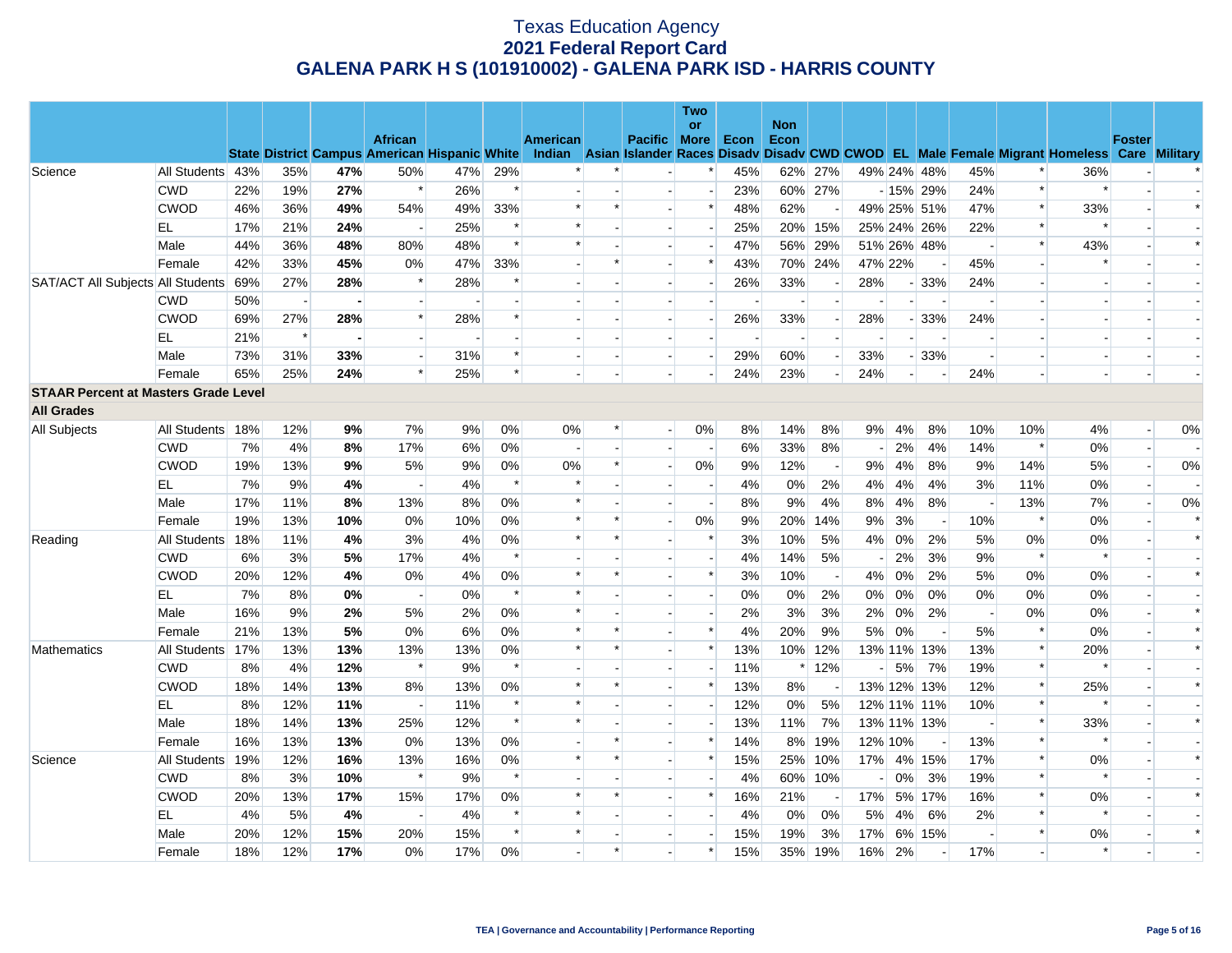|                                       |             |     |    |    | <b>African</b> |       | <b>American</b> | Pacific More Econ | <b>Two</b><br>or |       | <b>Non</b><br>Econ |    |           |       |    | State District Campus American Hispanic White Indian Asian Islander Races Disady Disady CWD CWOD EL Male Female Migrant Homeless Care Military | Foster |  |
|---------------------------------------|-------------|-----|----|----|----------------|-------|-----------------|-------------------|------------------|-------|--------------------|----|-----------|-------|----|------------------------------------------------------------------------------------------------------------------------------------------------|--------|--|
| SAT/ACT All Subjects All Students 14% |             |     | 2% | 1% |                | $1\%$ |                 |                   |                  | $1\%$ | 0%                 | 1% | $-1$      | $0\%$ | 2% |                                                                                                                                                |        |  |
|                                       | <b>CWD</b>  | 11% |    |    |                |       |                 |                   |                  |       |                    |    |           |       |    |                                                                                                                                                |        |  |
|                                       | <b>CWOD</b> | 14% | 2% | 1% |                | 1%    |                 |                   |                  | $1\%$ | 0%                 | 1% | $\sim$ 1. | 0%    | 2% |                                                                                                                                                |        |  |
|                                       | EL          | 1%  |    |    |                |       |                 |                   |                  |       |                    |    |           |       |    |                                                                                                                                                |        |  |
|                                       | Male        | 18% | 2% | 0% |                | 0%    |                 |                   |                  | $0\%$ | $0\%$              | 0% | $-1$      | 0%    |    |                                                                                                                                                |        |  |
|                                       | Female      | 11% | 2% | 2% |                | 2%    |                 |                   |                  | 3%    | 0%                 | 2% |           |       | 2% |                                                                                                                                                |        |  |

- Indicates there are no students in the group.

\* Indicates results are masked due to small numbers to protect student confidentiality.

### **Part (iii): Academic Growth and Graduation Rate**

#### **Part (iii)(I): Academic Growth**

This section provides information on students' academic growth for mathematics and reading/ELA for public elementary schools and secondary schools which don't have a graduation rate, for the 2020-21 school year. These results include all students tested, regardless of whether they were in the accountability subset. (CWD: children with disability; CWOD: children without disability; EL: English learner)

 *USDE waived reporting requirements in Section 1111(h)(1)(C)(iii)(I) (other academic indicator results for schools that are not high schools) for the 2020-21 school year.* 

#### **Part (iii)(II): Graduation Rate**

This section provides information on high school graduation rates for the class of 2020.

|                                                                     | All   | <b>African</b> |       |             | <b>American</b><br>Students American Hispanic White Indian Asian Islander Races Disady CWD |  | <b>Pacific</b> | <b>Two</b><br>or<br><b>More</b> | Econ                  |  | $EL \diamondsuit$ | <b>Homeless</b><br>$\Leftrightarrow$ | <b>Foster</b><br>Care<br>$\Leftrightarrow$ |  |
|---------------------------------------------------------------------|-------|----------------|-------|-------------|--------------------------------------------------------------------------------------------|--|----------------|---------------------------------|-----------------------|--|-------------------|--------------------------------------|--------------------------------------------|--|
| <b>Federal Graduation Rates</b>                                     |       |                |       |             |                                                                                            |  |                |                                 |                       |  |                   |                                      |                                            |  |
| 4-year Longitudinal Cohort Graduation Rate (Gr 9-12): Class of 2020 |       |                |       |             |                                                                                            |  |                |                                 |                       |  |                   |                                      |                                            |  |
| All Students                                                        | 92.9% | 100.0%         |       | 92.9% 84.6% |                                                                                            |  |                |                                 | $-$ 92.8% 71.1% 83.8% |  |                   | 94.8%                                |                                            |  |
| <b>CWD</b>                                                          | 71.1% |                | 71.4% |             |                                                                                            |  |                |                                 | $-$ 71.9% 71.1% 66.7% |  |                   |                                      |                                            |  |
| <b>CWOD</b>                                                         | 94.8% | 100.0%         |       | 94.8% 91.7% |                                                                                            |  |                |                                 | 94.6%                 |  | $-88.1%$          | 96.7%                                |                                            |  |
| $EL \diamondsuit$                                                   | 83.8% |                | 83.8% |             |                                                                                            |  |                |                                 | $-$ 86.2% 66.7% 83.8% |  |                   | 93.8%                                |                                            |  |
| Male                                                                | 91.5% | 100.0%         | 91.5% |             |                                                                                            |  |                |                                 | 91.9% 73.3% 75.6%     |  |                   | 93.3%                                |                                            |  |
| Female                                                              | 94.5% | 100.0%         |       | 94.6% 90.0% |                                                                                            |  |                |                                 | 93.7% 62.5% 93.9%     |  |                   | 96.1%                                |                                            |  |

- Indicates there are no students in the group.

\* Indicates results are masked due to small numbers to protect student confidentiality.

 $\diamond$  Ever in grades 9-12.

### **Part (iv): English Language Proficiency**